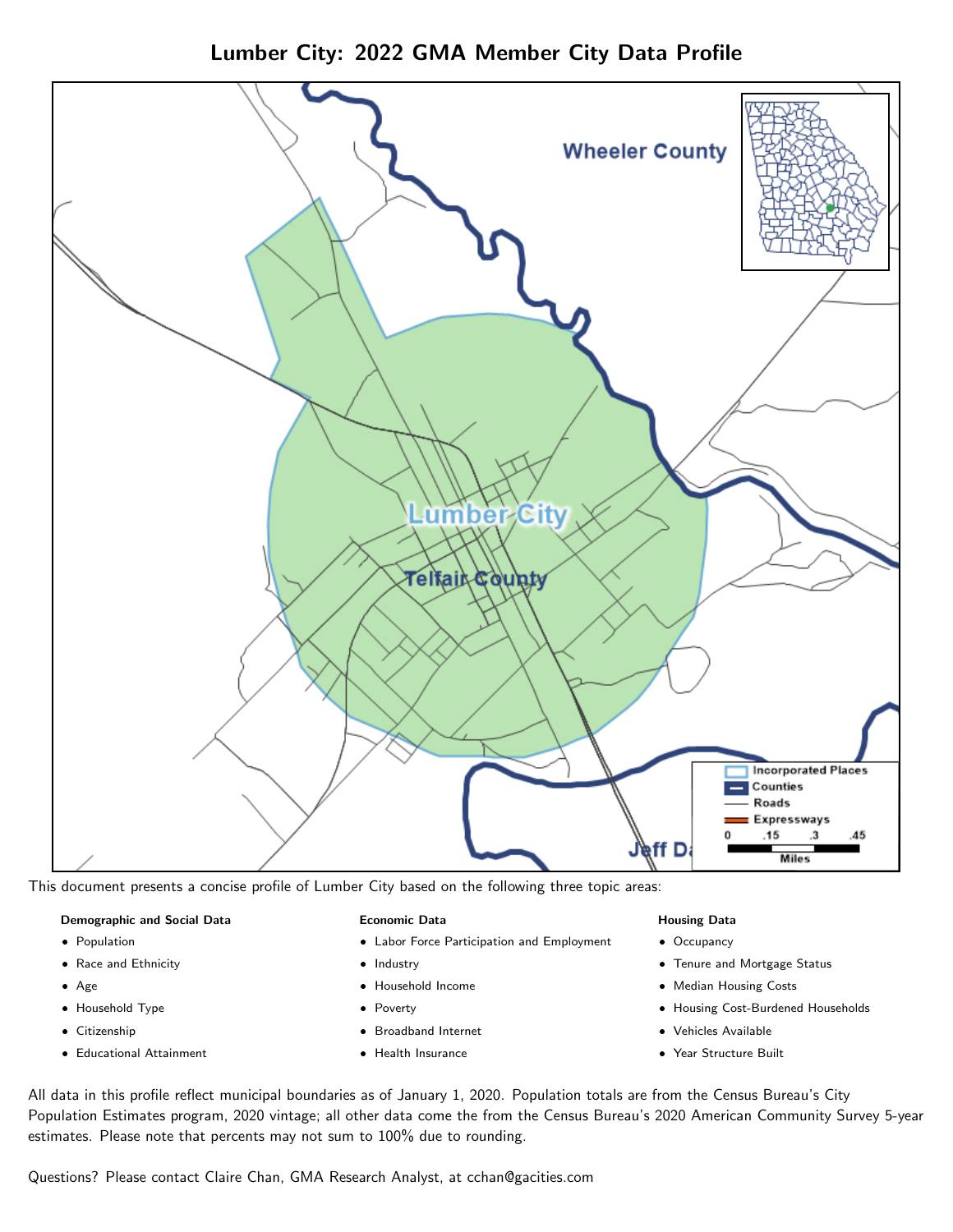# Lumber City: Demographic and Social





Source: American Community Survey, 2020 5-year estimates, table B01001 Source: American Community Survey, 2020 5-year estimates, table B11001

# **Citizenship**

| <b>Native Born</b><br>100% |  |
|----------------------------|--|

Source: American Community Survey, 2020 5-year estimates, table B05002 Source: American Community Survey, 2020 5-year estimates, table B15002

### Race and Ethnicity



Source: U.S. Census Bureau, City Population Estimates, 2020 vintage Source: American Community Survey, 2020 5-year estimates, table B03002

# Household Type



### Educational Attainment



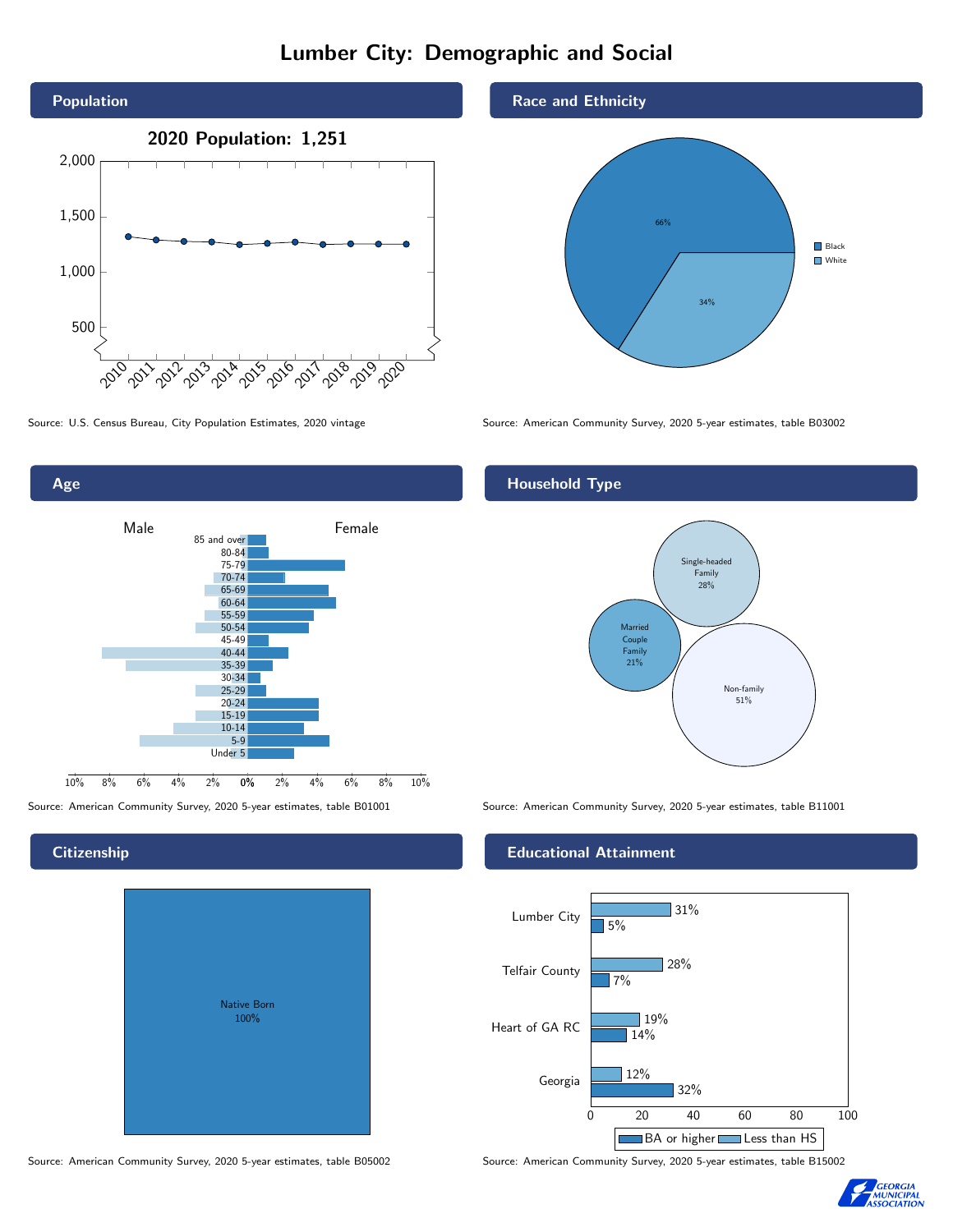# Lumber City: Economic



Source: American Community Survey, 2020 5-year estimates, table B23001 Note: Unemployment rate is based upon the civilian labor force.

#### Industry

| Agriculture, forestry, fishing and hunting, and mining      | $1\%$ |
|-------------------------------------------------------------|-------|
| Construction                                                | 4%    |
| Manufacturing                                               | 21%   |
| <b>Wholesale Trade</b>                                      | $0\%$ |
| Retail Trade                                                | 6%    |
| Transportation and warehousing, and utilities               |       |
| Information                                                 | $0\%$ |
| Finance and insurance, real estate, rental, leasing         |       |
| Professional, scientific, mgt, administrative, waste mgt    |       |
| Educational services, and health care and social assistance |       |
| Arts, entertainment, recreation, accommodation, food        |       |
| service                                                     |       |
| Other services, except public administration                |       |
| Public administration                                       | 6%    |
|                                                             |       |

Source: American Community Survey, 2020 5-year estimates, table C24030



Source: American Community Survey, 2020 5-year estimates, tables B19013 and B19025 Source: American Community Survey, 2020 5-year estimates, table B17010

Broadband Internet No 59% Yes 41%

#### Health Insurance



Source: American Community Survey, 2020 5-year estimates, table B28002 Source: American Community Survey, 2020 5-year estimates, table B18135



## Poverty